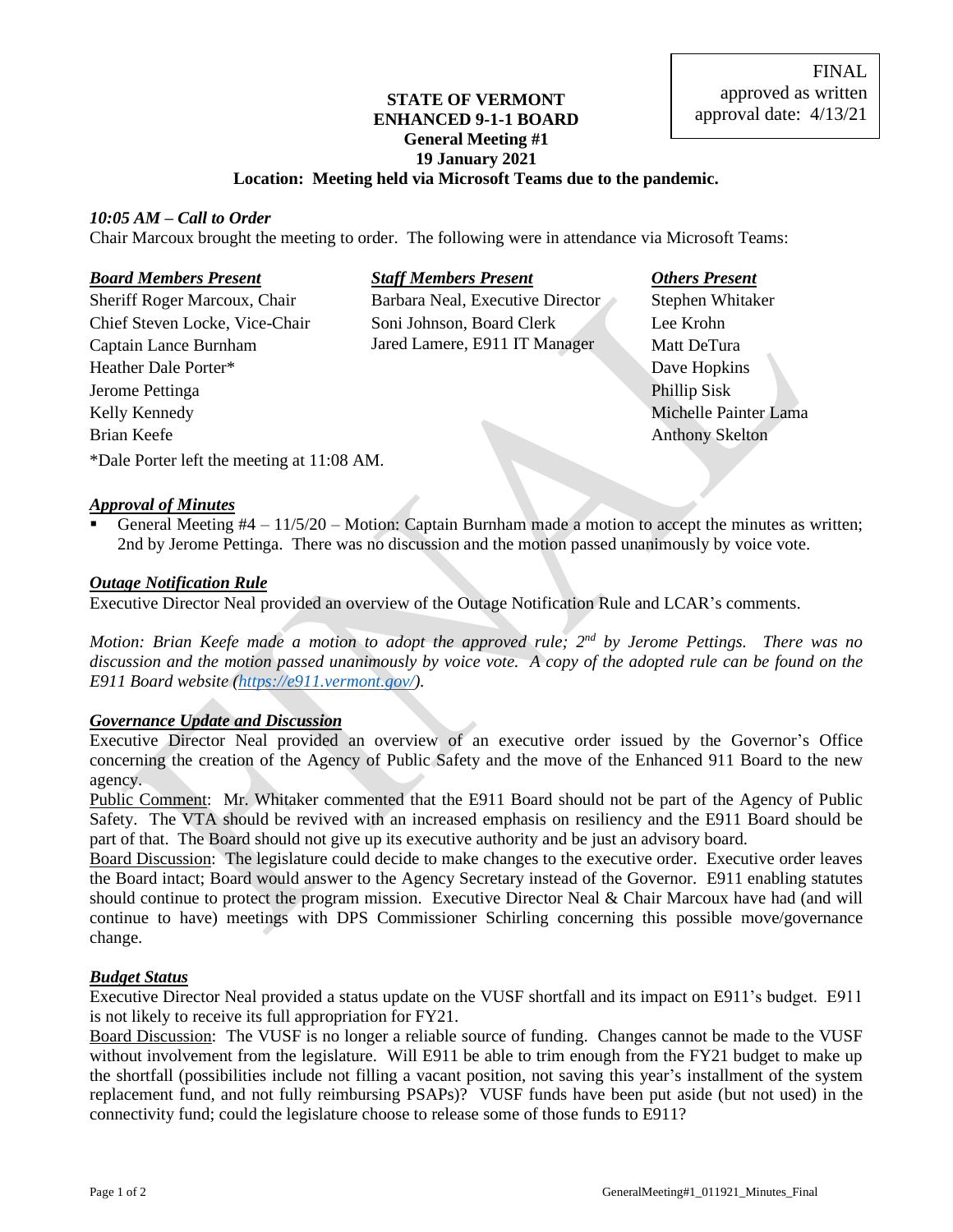Chair Marcoux asked Executive Director Neal to reach out to legislative contacts to make sure they are aware of the issue. He will also consider forming a sub-committee to deal with this issue.

### *School ECS Compliance Status*

Executive Director Neal provided a status update on VT school ECS compliance; a copy of her report is attached to these minutes. Executive Director Neal also provided a brief overview of the ECS compliance rule (how it applies to all ECS systems and not just the ones in schools) as well as giving a brief description of the E911 ECS compliance program.

### *Discussion of Nashville, TN Event*

Executive Director Neal provided a summary of the 12/25/20 event and its impact on Tennessee 911 & First Net. She also provided details as to how the VT 911 system differs from the TN 911 system.

Board Discussion: Chief Locke asked for confirmation that the 7-digit "last ditch" number (set up to route 911 calls to PSAPs in case of system failure) was set up. Answer – yes.

Chair Marcoux suggested that board staff should coordinate with Vermont Emergency Management to create scenarios of different types of system failures/outages and conduct exercises accordingly.

Public Comment: Mr. Whitaker commented that the Board needs to test the resiliency of the system. He also stated that E911 should oversee an incident from the first 911 call all the way through dispatch; if a call can get through to 911 but 911 cannot connect to dispatch then the system is broken. Multiple documents/emails, provided by Mr. Whitaker, have been attached to these meeting minutes.

### *Public Comment*

Mr. Whitaker commended the Board on all its work on the Outage Notification Rule and reminded the Board that there are other rules that need to be created or updated.

### *New Business*

Position Move Request – Executive Director Neal informed the Board of a request from the Department of Public Safety to move a call-taking position from the Williston PSAP (currently has nine positions) to the Westminster PSAP (currently has seven positions). Discussion was had concerning the cost of this position move and possible impact to their ability to answer calls from their primary catchment areas. Executive Director Neal and board staff will look into both issues.

### *Next Meeting Date & Adjournment*

The next quarterly board meeting will take place on April 13, 2021.

*Motion: There being no further business, Captain Burnham made a motion to adjourn; 2nd by Chief Locke. There was no discussion and the motion passed unanimously by voice vote. The meeting adjourned at 11:53 AM.*

Respectfully submitted:

*Soni Johnson* 1/27/21 Soni Johnson, Board Clerk Date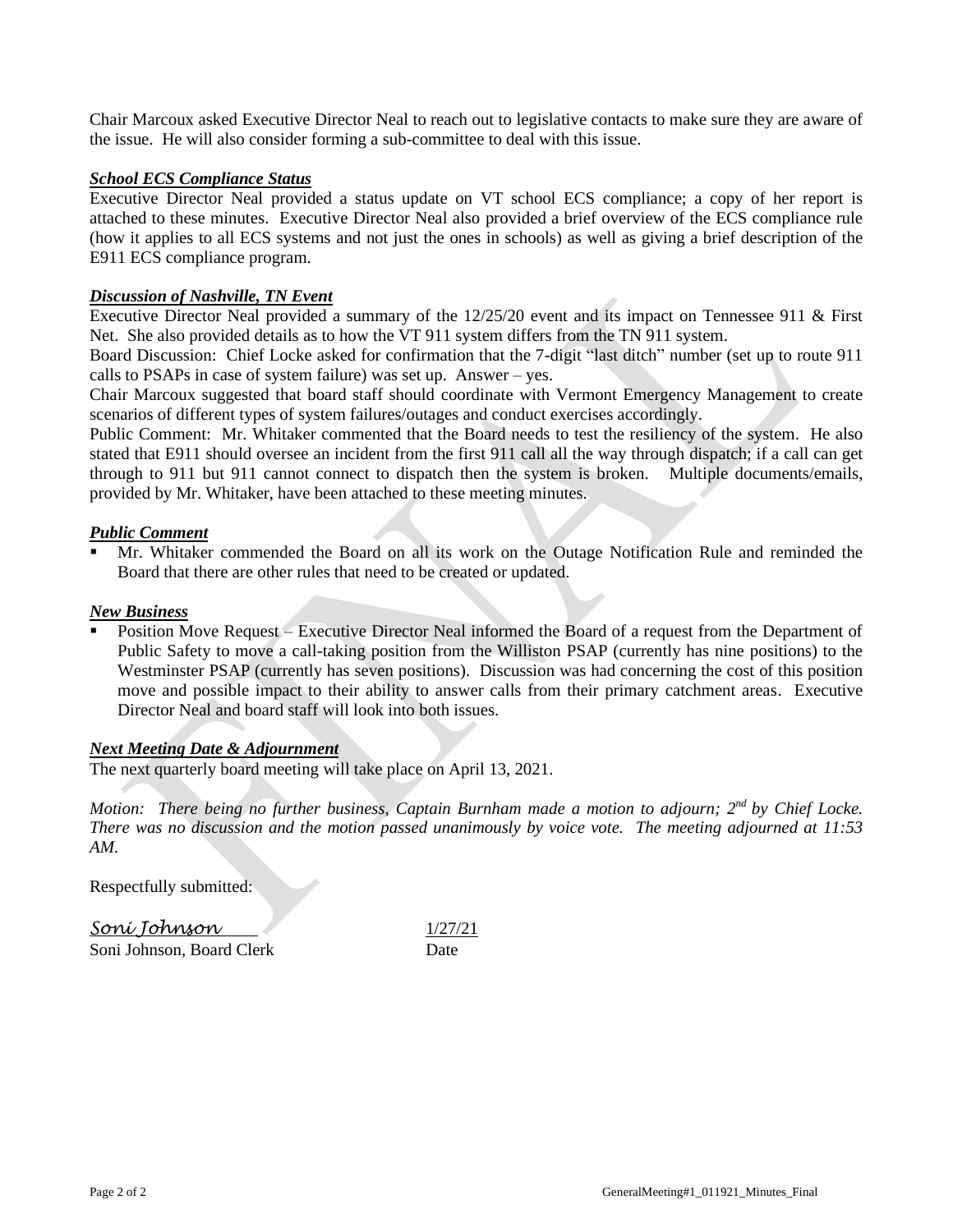# **School ECS Compliance Status Report January 12, 2021**

Barbara Neal Executive Director Vermont Enhanced 911 Boar[d](mailto:barbara.neal@vermont.gov) [barbara.neal@vermont.gov](mailto:barbara.neal@vermont.gov)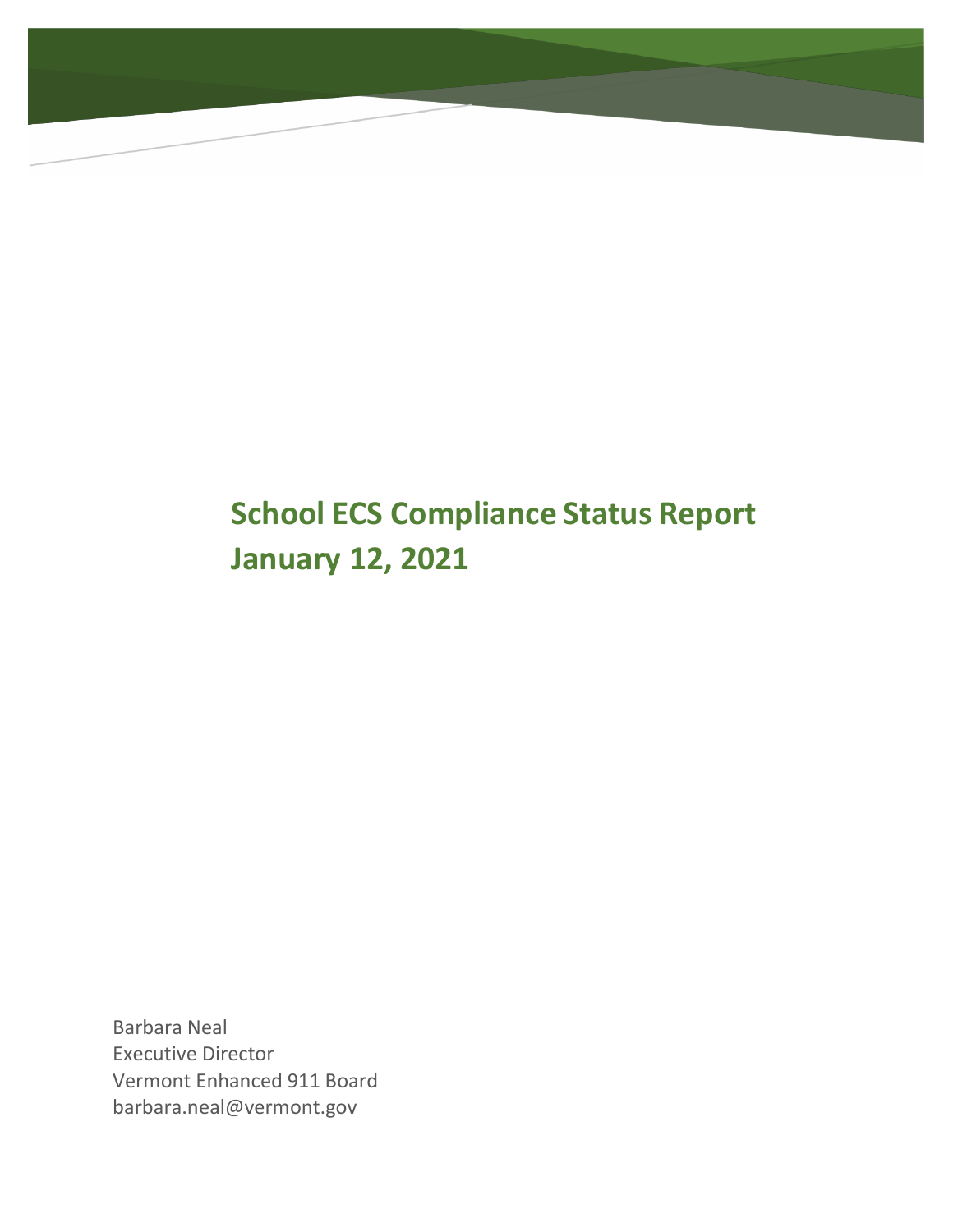#### **School ECS Compliance** Status Report – January 12, 2021

### **School ECS Compliance Status**

**Background:** In the spring of 2016, the Enhanced 911 Board resumed its work of assessing the capabilities of telecommunications systems in Vermont's schools. The assessment focused on whether existing multi-line telephone systems (MLTS), now referred to as Enterprise Communications Systems (ECS), could send accurate and specific location information to Vermont 911.

The phrase "accurate and specific location information" means that when a 911 call is placed from the school's phone system, the 911 call-taker can see not only the physical address of the school building, but also the unique phone number in use and the specific location (room number, floor number, etc.) of the caller within the school. This information is also referred to as the "dispatchable location". The ability of a 911 call-taker to see the dispatchable location information, and pass it on to emergency responders, is critical in events where a caller is unable to speak or does not know their specific location or phone number.

In the fall of 2016, only 60 of Vermont's 304 public schools (less than 20%) had demonstrated the ability to send all required location information to 911. By July 1, 2019, the number of schools capable of sending this information had increased to 178, or approximately 58% of public schools. The increase was due in large part to heightened awareness of the requirements and the availability of funds through the 911 Compliance Grant Program (see page 3) to support technology upgrades in the schools.

**July 2019: New Rule Governing 911 Requirements for Enterprise Communications Systems:** In July 2019, the Enhanced 911 Board adopted a new [rule](https://e911.vermont.gov/sites/nineoneone/files/documents/E911-ECSRule_FINAL_May2019.pdf) to codify the 911 location requirements for ECS systems. In addition, a new requirement was incorporated to ensure that all users of an ECS system have the ability to directly initiate a call to 911 without having to dial any additional digit, code, prefix or post-fix. This requirement is commonly referred to as " [Kari's](https://efficientgov.com/blog/2019/08/15/fcc-approves-direct-dial-to-911/) Law ".

**Current Status**: (See Figure 1 on p. 2) As of 1/12/2021:

- $\circ$  242 of Vermont's 304 public schools (80%) are compliant with all requirements of the rule including dispatchable location and direct dial capability. This is an increase of 64 schools since July 1, 2019.
- $\circ$  62 of Vermont's 304 public schools (20%) have not yet demonstrated compliance with the dispatchable location and/or direct dial requirements. Of these:
	- $\circ$  20 schools have been awarded compliance grant funds and have work in progress to upgrade their ECS to meet the requirements.
	- o 39 schools have an approved plan and waiver on file with the 911 Board, including appropriate interim steps to ensure end user awareness.
	- $\circ$  3 schools have been asked to provide a written plan to achieve compliance along with a formal waiver request. The deadline for providing the written plan has been extended multiple times as a result of the COVID-19 pandemic.

Note: All Vermont public schools have demonstrated the ability to provide 911 with the correct street address and town name for their facilities.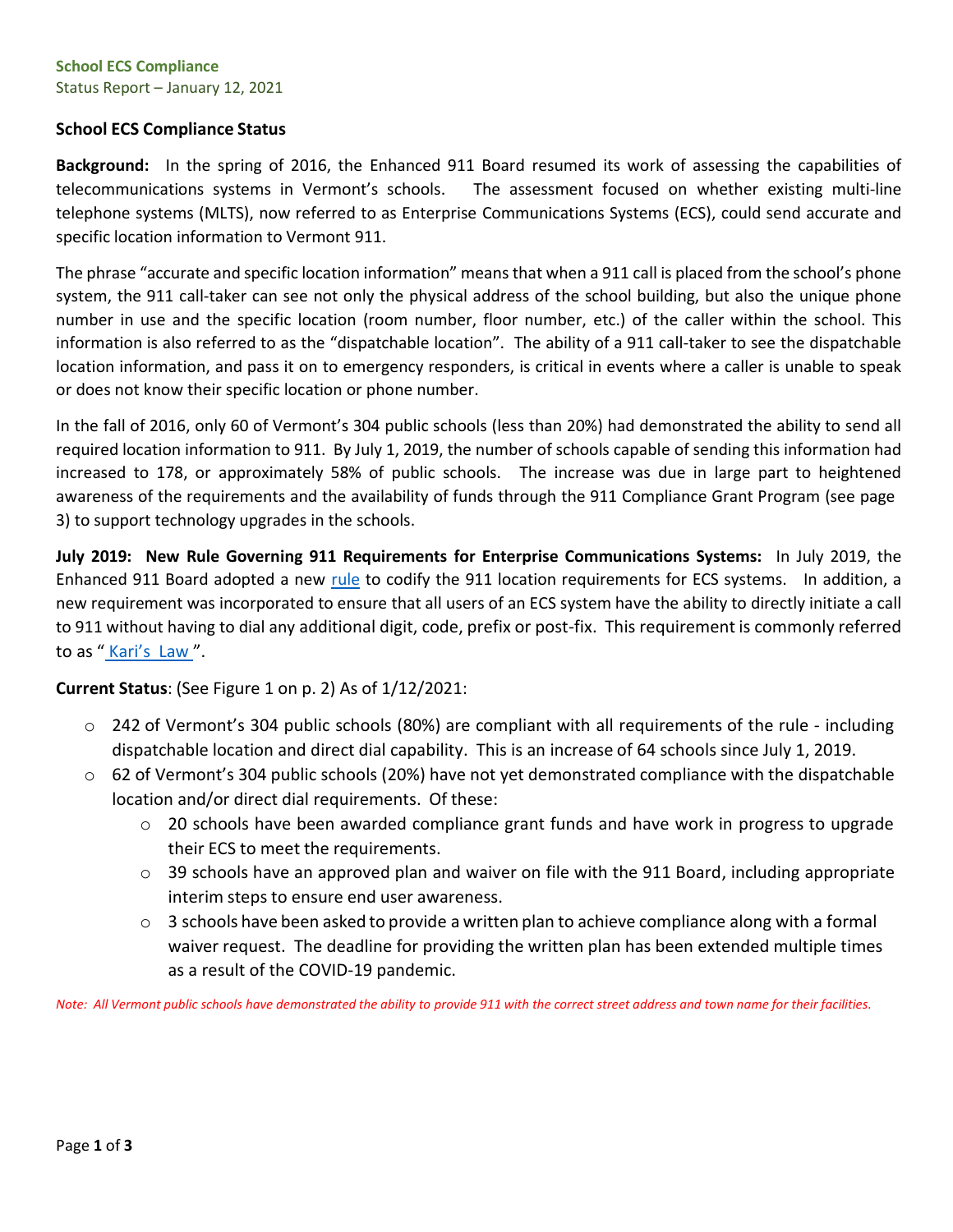

**Figure 1: Current Status of School ECS Compliance**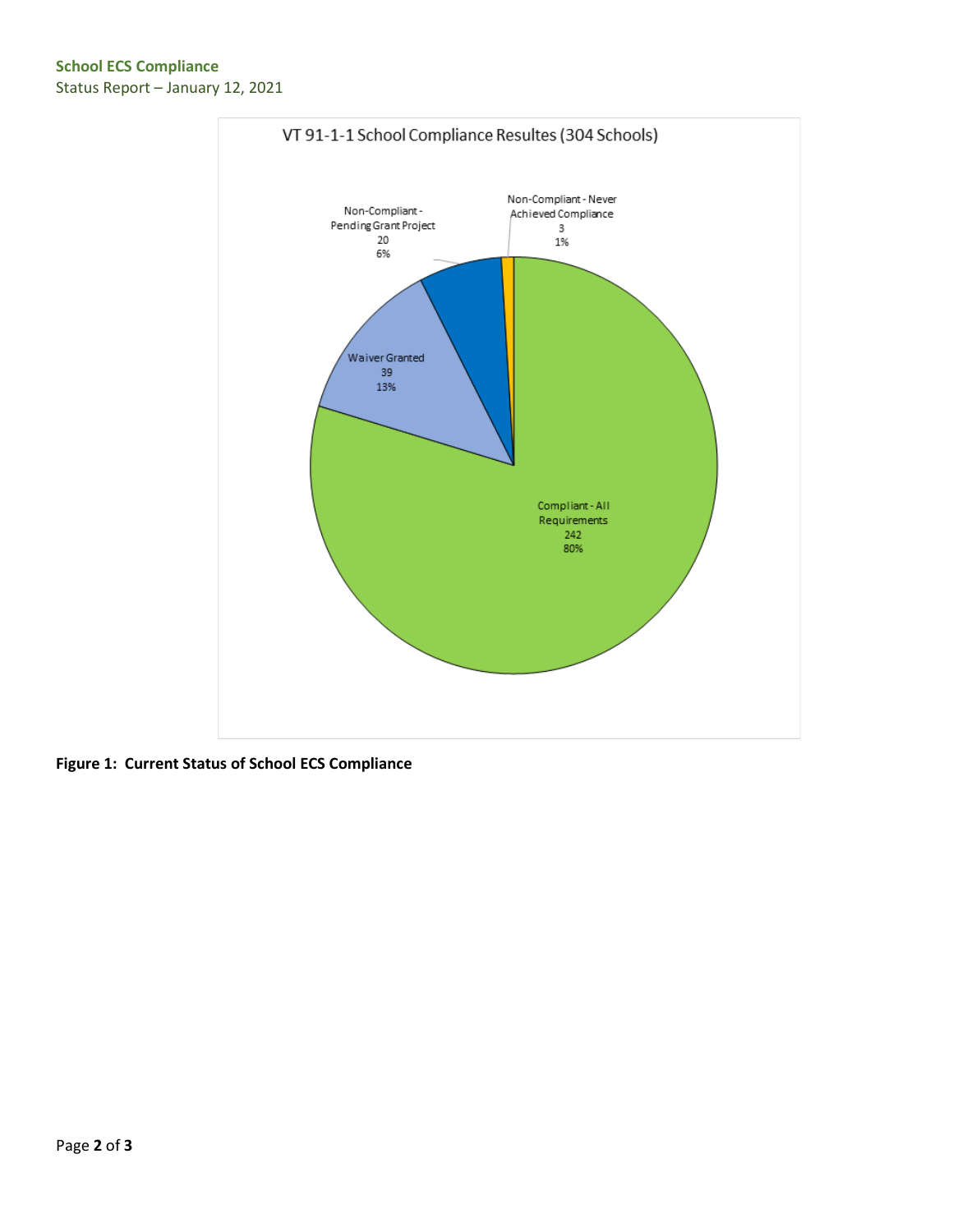### **School ECS Compliance** Status Report – January 12, 2021





### **Figure 2: Progress Over Time**

**Moving Forward:** Based on known "projects in progress" as a result of 911 Compliance Grant awards, the Enhanced 911 Board anticipates at least 20 additional schools will become compliant with both the dispatchable location and direct dial requirements by the end of 2021.

**911 Compliance Grant Program:** The Board is currently assessing remaining grant funds availability to determine if another grant application period is possible before the end of the grant program on 6/30/2021.

### **END OF REPORT**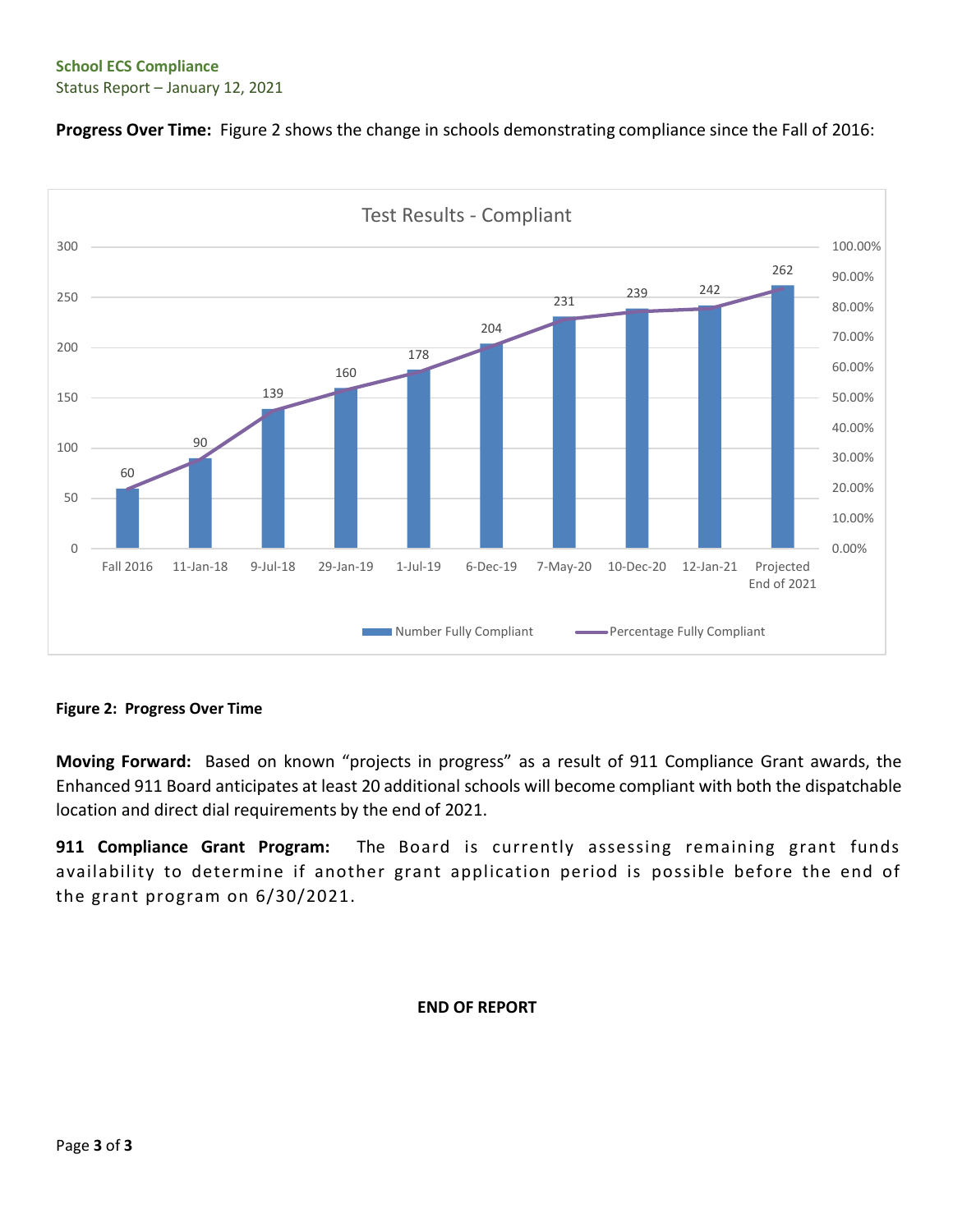# Damage to communications grid in Nashville bombing prompts questions of preparedness

Monday, January 11, 2021



James Keck

The violent suicide bombing that rocked downtown Nashville, Tenn., on Christmas morning and devastated dozens of businesses in the area also exposed the difficulties with an American reliance on reactive, rather than proactive, emergency planning efforts.

While much focus has been placed on the bomber, Anthony Warner, and his potential motives, the wide-reaching effects of his act should be of greater concern, according to disaster management professor James Keck of the Virginia Commonwealth University's Homeland Security and Emergency Preparedness program. At the time, the bombing caused severe structural and infrastructure damage to a nearby AT&T service facility, plunging a swath of AT&T's service area into silence throughout the region. T-Mobile services faced interruption and the Nashville International Airport had to temporarily ground flights due to resulting communication issues.

Poor handling, both before and immediately after the incident, raises serious concerns about the future, according to Keck, who has previously worked as Deputy State Coordinator for the Virginia Department of Emergency Management.

"Dealing with terrorists is difficult," Keck said. "They only have to get it right once. Authorities have to get it right every time. The electrical infrastructure for example is very vulnerable."

He cited another incident from 2013 when domestic terrorists assaulted the Pacific Gas and Electric Company's Metcalf Transmission Substation in Coyote, Calif. Gunmen cut fiber-optic telecommunications cable used by AT&T and then opened fire on 17 electrical transformers, resulting in more than \$15 million worth of equipment damage.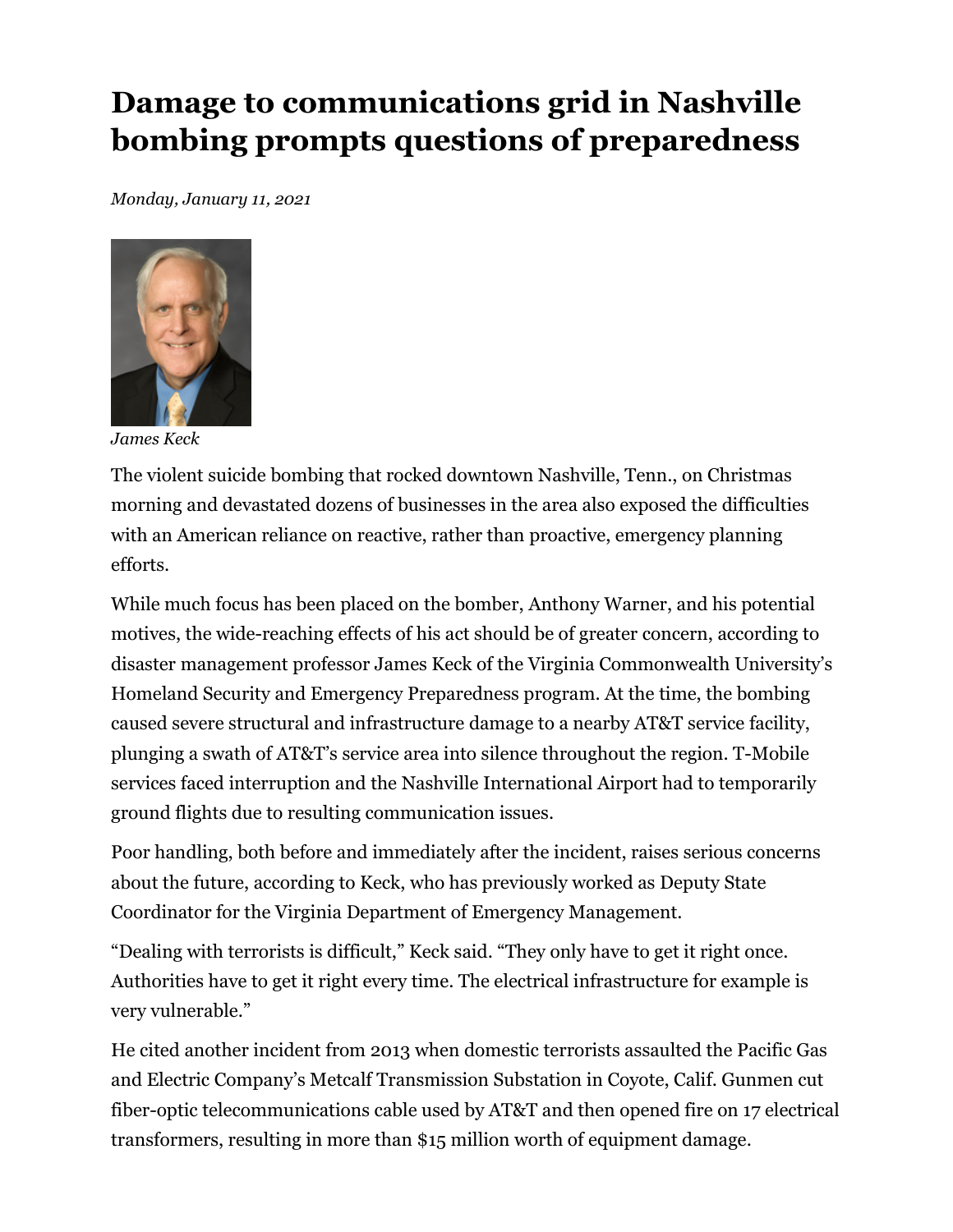"We don't have 24/7 guarding of those kinds of facilities, so they're out there, some are in remote areas," Keck said. "Somebody that perhaps studies the infrastructure, knows a great deal about it, could wreak real havoc on the U.S. by knocking out power, which would also knock out communications."

That said, he noted that there are infrastructure methods of hardening certain facilities against such attacks. Backup systems like batteries and generators can go a long way. Mobile communication platforms, hosted by certain communications companies, also can be rolled out throughout the country, according to Keck, as a means of countering the sort of widespread damage seen most often in events like hurricanes. Several of these rolled out following the bombing in Nashville.

According to the First Responder Network Authority (FirstNet), which provides communications connectivity for first responders through AT&T, the system first switched to temporary battery power in the hours immediately following the explosion. However, the bomb destroyed two local water mains in the process, flooding backup power generators and leaving them inoperable.

For several hours, the network was left in a lurch as batteries ran out and services were unable to be rerouted. Local FirstNet services were restored within four hours after batteries were exhausted thanks to the deployment of Satellite Cells on Light Trucks and Cells on Wheels linked to FirstNet via satellite. Within 24 hours, AT&T deployed seven mobile cell sites downtown and throughout Nashville. As a result, the immediate vicinity had service again within the day, and nearly all other affected FirstNet users had services again within 48 hours.

"The purpose of FirstNet is to provide connectivity to first responders regardless of conditions or circumstances, and that places a heavy burden on the Authority and AT&T, the service provider, to deliver the most resilient network achievable," FirstNet Authority Board Chair Tip Osterthaler said. "As we absorb the lessons learned from this attack, we will adjust our risk management and investment strategies as appropriate to deal with the changing threat environment."

Mobile assets saved the situation in the case of Nashville, but they, like many redundancies that can mitigate the effects of attacks like this one, can be cost prohibitive.

"In the threat analysis of these kinds of things, they're looking at the frequency of these kinds of events – that's where they'll spend their money first," Keck said. "Even if it might be a large magnitude item, if it's not very likely to happen, the likelihood of spending money on it isn't really high. There's a number of systems that could be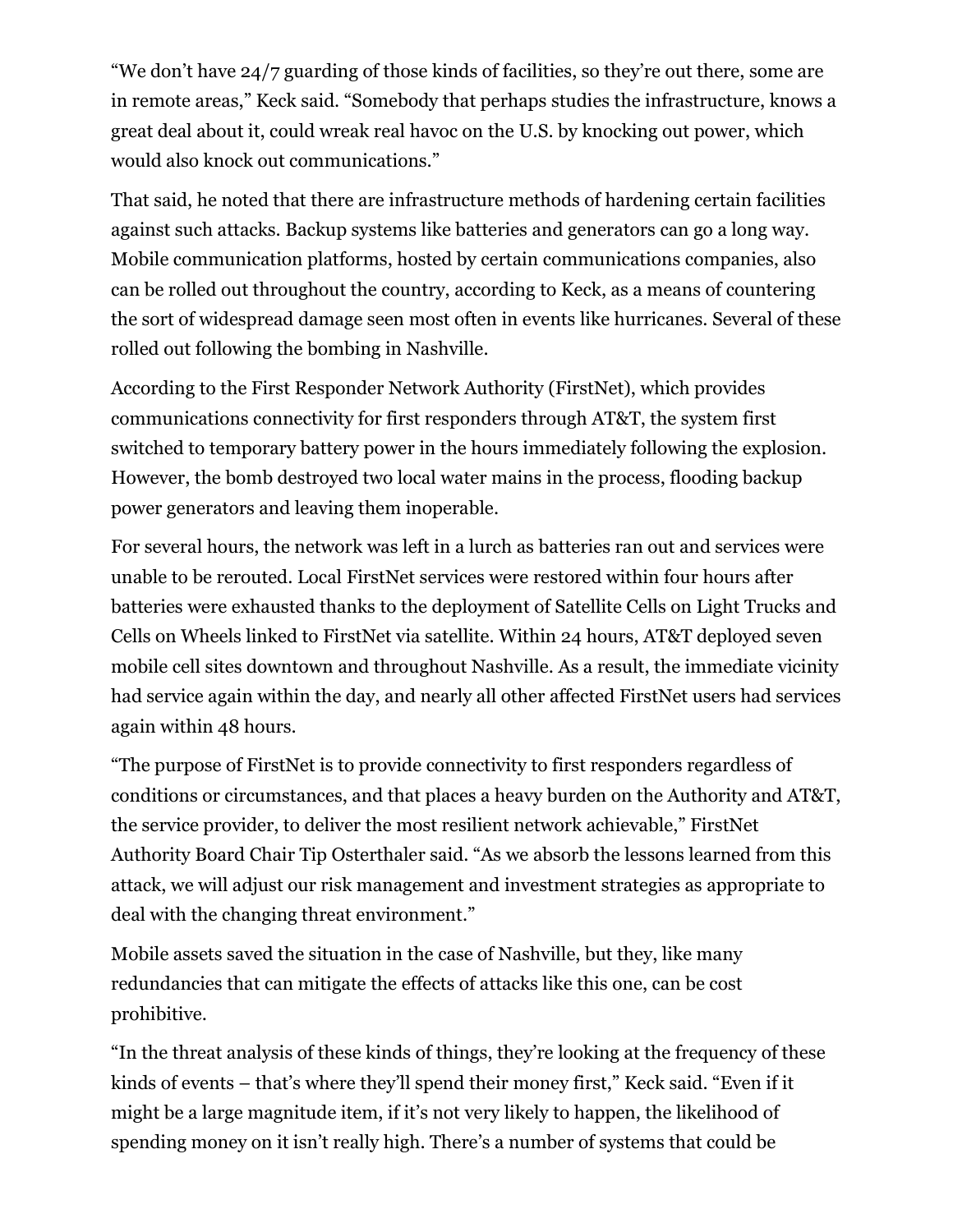purchased and put in place – backups to backups, so to speak.

"Most emergency management organizations have a number of backups, they have batteries, generators, even satellite phones for communications. Most of the first responders have those kinds of capabilities so they can always communicate in some manner. Some even have contracts with certain companies where they can provide mobile communications that are self-contained, have power, that sort of thing. But you have to understand these things cost money to maintain and keep them up to date. It's a critical component of this, in addition to providing training for them."

The nature of these communications platforms means that they can often be put on a truck or in a plane and moved around rapidly. Some reside in strategic locations. Yet Keck emphasized that they are very expensive, both to purchase and to maintain, and they can't solve all problems at once, especially with lone wolf situations, where the broadcasting of a perpetrator's intentions are limited.

The best way forward, according to the professor, is through proactive intelligence gathering and assessment. Yet in pointing to the U.S. track record, in events like 9/11, Keck noted that the nation isn't particularly well known for its success in this area. This hasn't been helped by the fact that actual successes often aren't publicized.

"It's a difficult thing to manage and deal with," Keck said. "But we tend to be reactive instead of proactive."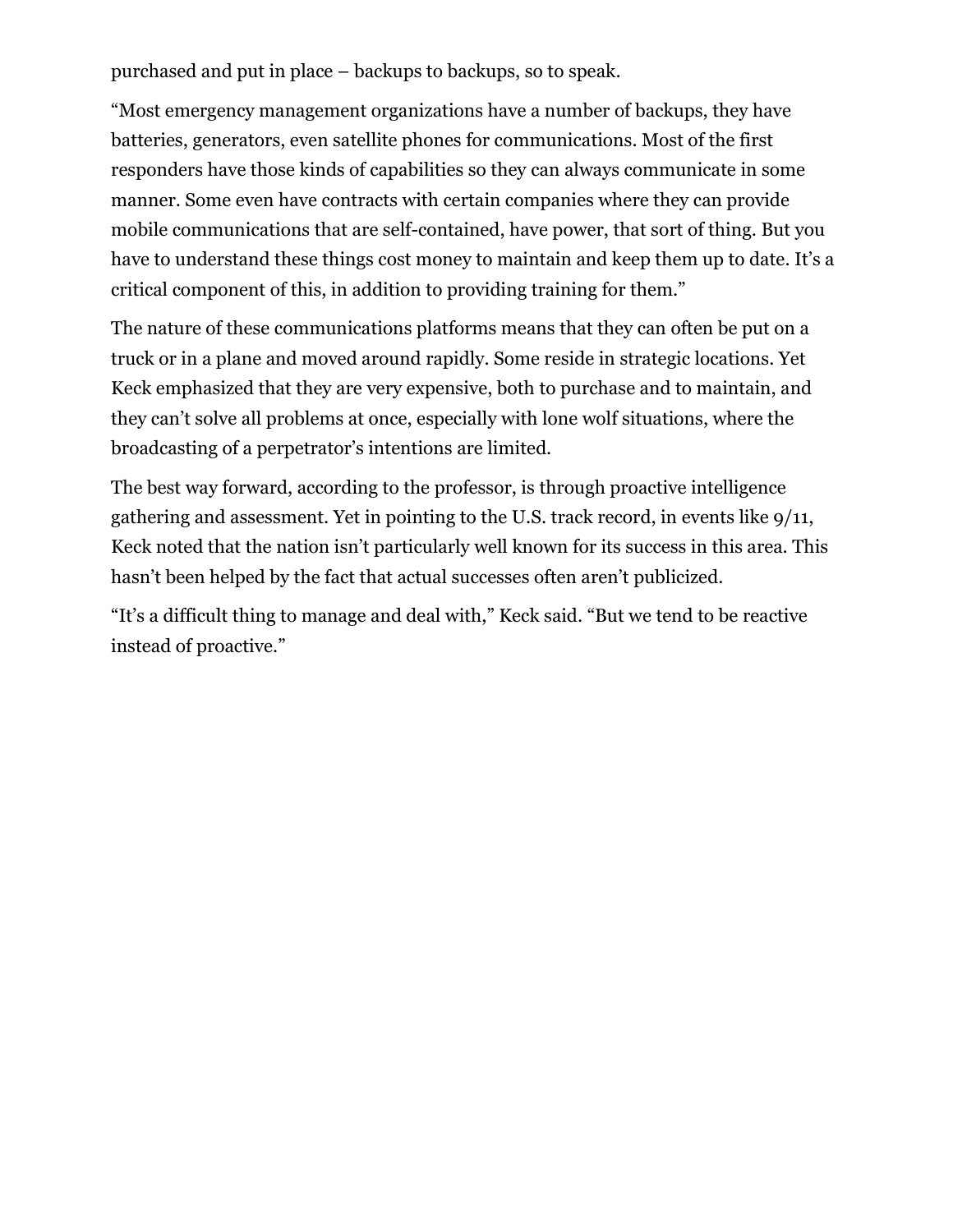#### **Neal, Barbara**

| From:    | Roger Marcoux <roger.marcoux@lamoillesheriff.org></roger.marcoux@lamoillesheriff.org> |
|----------|---------------------------------------------------------------------------------------|
| Sent:    | Wednesday, January 06, 2021 9:22 AM                                                   |
| To:      | Neal, Barbara                                                                         |
| Subject: | Fw: not bullets but a fussilade                                                       |

#### **EXTERNAL SENDER: Do not open attachments or click on links unless you recognize and trust the sender.**

**From:** Stephen Whitaker <whitaker.stephen@gmail.com> **Sent:** Tuesday, January 5, 2021 8:07 PM **To:** Roger Marcoux **Subject:** not bullets but a fussilade

E‐911 is a subset, albeit a critical one, of the communication needs in Vermont. Vermonters and visitors will always need a reliable way to speak and text their emergency conditions to the emergency response systems and personnel. These systems must not be allowed to continue to become less reliable and resilient as broadband rolls out.

A resilient telecommunications system will support these voice and broadband data services for every address and mobile voice, cellular systems for when emergencies occur away from home, on the road or on the trail, or in the field.

The coordination of mobile wireless communications is currently only being done in a market driven fashion which leaves some households and vast geographic areas in the lurch or even many "served" areas with only one carrier.

The Vermont Telecommunications Authority was formed to address broadband, middle mile fiber and mobile wireless, filling gaps that markets cannot economically address. A revived VTA can lead and build the coordination so that the infrastructure ‐ fiber and fixed wireless is designed, funded and operated in such a way that E‐911 call delivery ‐ no matter what ‐ is addressed as a fundamental. This support is needed now by the emerging Communications Union Districts or CUDs.

Related to E‐911 is the overall transition of other emergency communications to a mobile broadband system that allows for high speed voice and data supporting emergency response and disaster preparedness/recovery. Nashville has demonstrated that this must be much more than FirstNet. This too will ultimately become a system that has a resilient and diverse routed fiber back bone to allow for coverage in times of emergency and when some components fail or are at risk due to weather events, pole failure, fiber cuts or other disruptions.

Needless to say, we are not there yet and we now need both skilled team and a focused mission to muster the coordinating function to help us get there.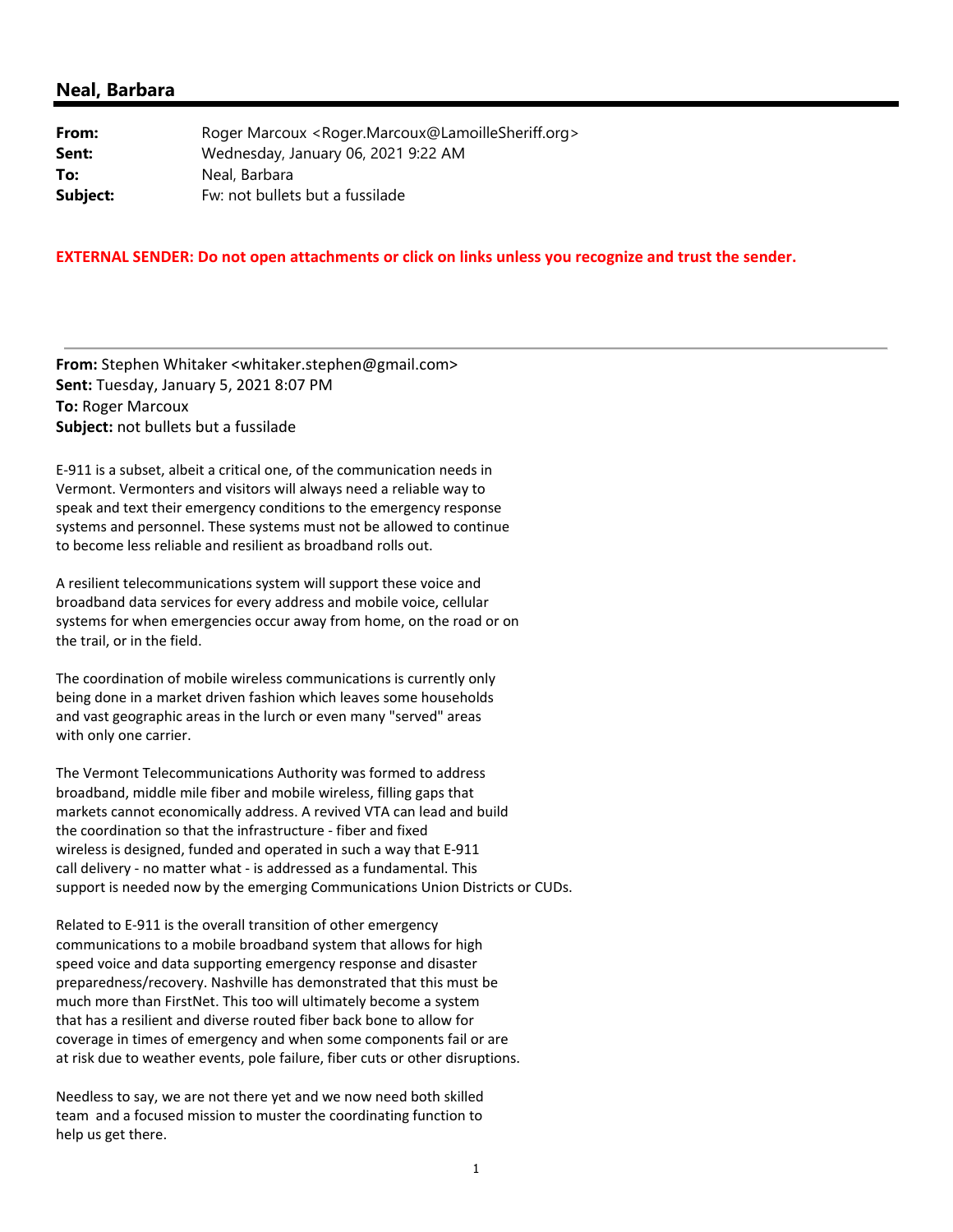These examples are just the tip of the iceberg with regards to the functions that a resilient telecommunications system will support. The Covid crisis has emphasized the need for ubiquitous high speed data transmission for remote learning, remote work, telemedicine and the social interactions represented by Zoom and its equivalent or better videoconferencing tools.

Similarly, the need for mobile wireless communications will benefit from the use of a ubiquitous resilient fiber backbone supplying small cells connectivity to complement the existing tall cell towers that have limited ability to reach areas tucked into our rural valleys.

5G is the new buzzword and a neat marketing message, having little relevance to most of Vermont's rural areas, but Vermont will be left even further behind if we fail to craft and implement our own strategy or follow the same laissez faire path that has left large parts of the state still without the earlier generations of 3G and 4G.

We can do this!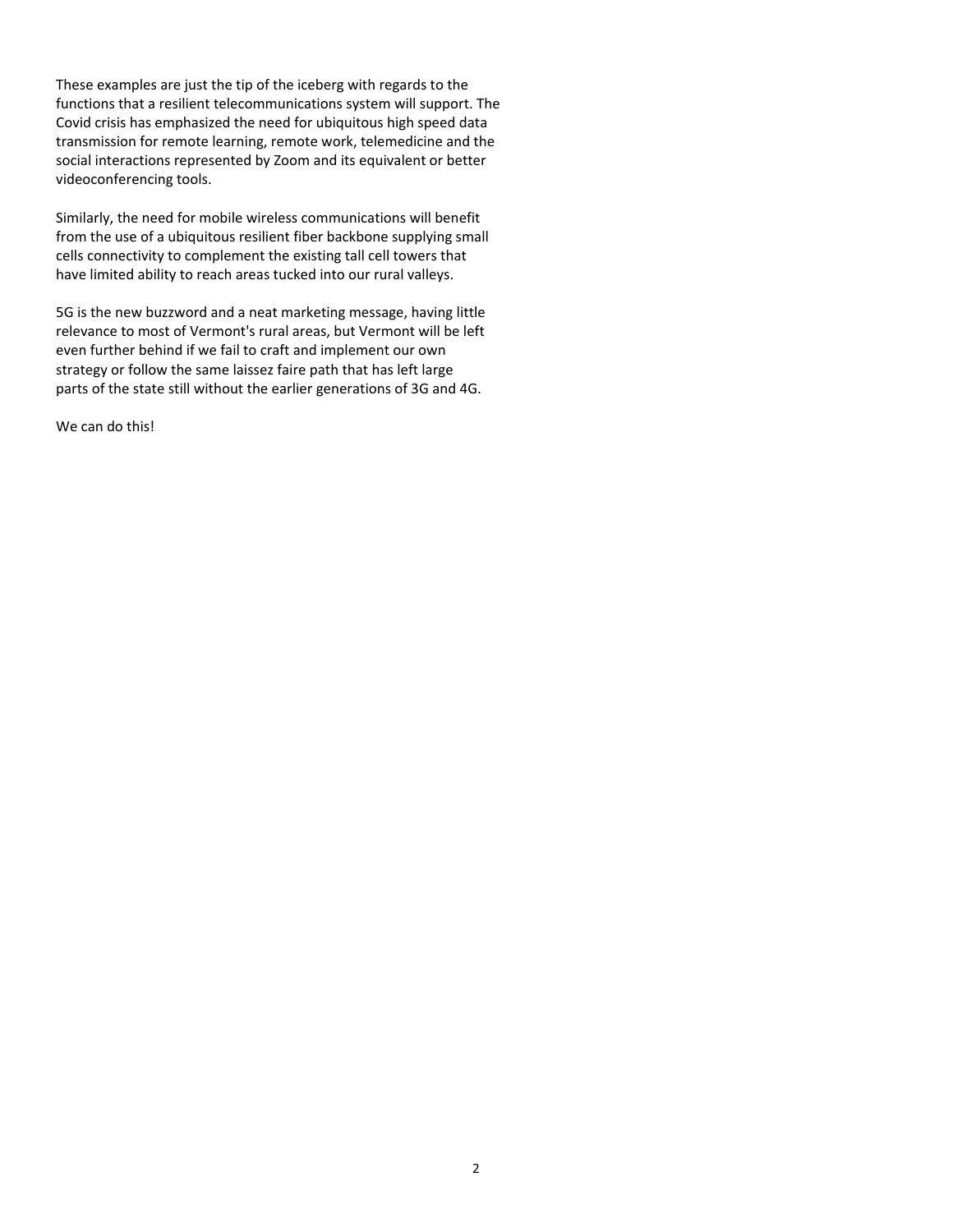# Nashville bomb cut 911 lines, blacked out medical records

## TALI ARBEL

NASHVILLE, TENN. — The Christmas Day bombing in downtown Nashville led to phone and data service outages and disruptions over hundreds of miles in the southern U.S., raising new concerns about the vulnerability of U.S. communications.

The blast seriously damaged a key AT&T network facility, an important hub that provides local wireless, internet and video service and connects to regional networks. Backup generators went down, which took service out hours after the blast. A fire broke out and forced an evacuation. The building flooded, with more than three feet of water later pumped out of the basement; AT&T said there was still water on the second floor as of Monday.

The immediate repercussions were surprisingly widespread. AT&T customers lost service — phones, internet or video — across large parts of Tennessee, Kentucky and Alabama. There were 911 centers in the region that couldn't take calls; others didn't receive crucial data associated with callers, such as their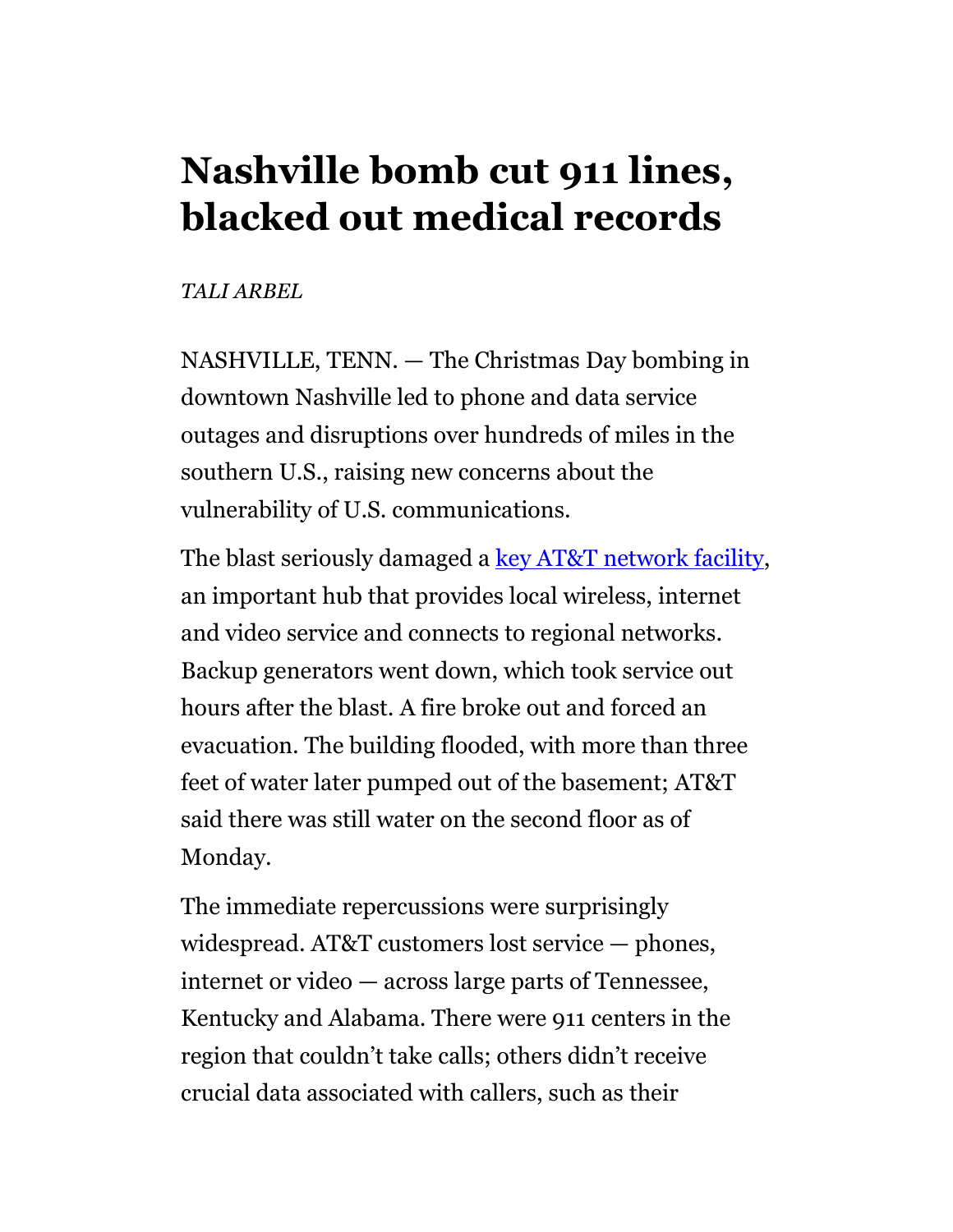locations. The Nashville police department's phones and internet failed. Stores went cash-only.

At some hospitals, electronic medical records, internet service or phones stopped working. The Nashville airport halted flights for about three hours on Christmas. Rival carrier T-Mobile also had service issues as far away as Atlanta, 250 miles away, because the company uses AT&T equipment for moving customer data from towers to the T-Mobile network.

"People didn't even realize their dependencies until it failed," said Doug Schmidt, a Vanderbilt University computer science professor. "I don't think anyone recognized the crucial role that particular building played" in the region's telecom infrastructure, he said.

The explosion, which took place in the heart of the Nashville's historic downtown, killed the bomber, injured several people and damaged dozens of buildings. Federal officials are investigating the motive and haven't said whether the AT&T building was specifically targeted.

AT&T said 96% of its wireless network was restored Sunday. As of Monday evening, AT&T said "nearly all services" were back up. On Wednesday, it was "activating the last of the remaining wireline equipment."

AT&T said it sent temporary cell towers to help in affected areas and rerouted traffic to other facilities as it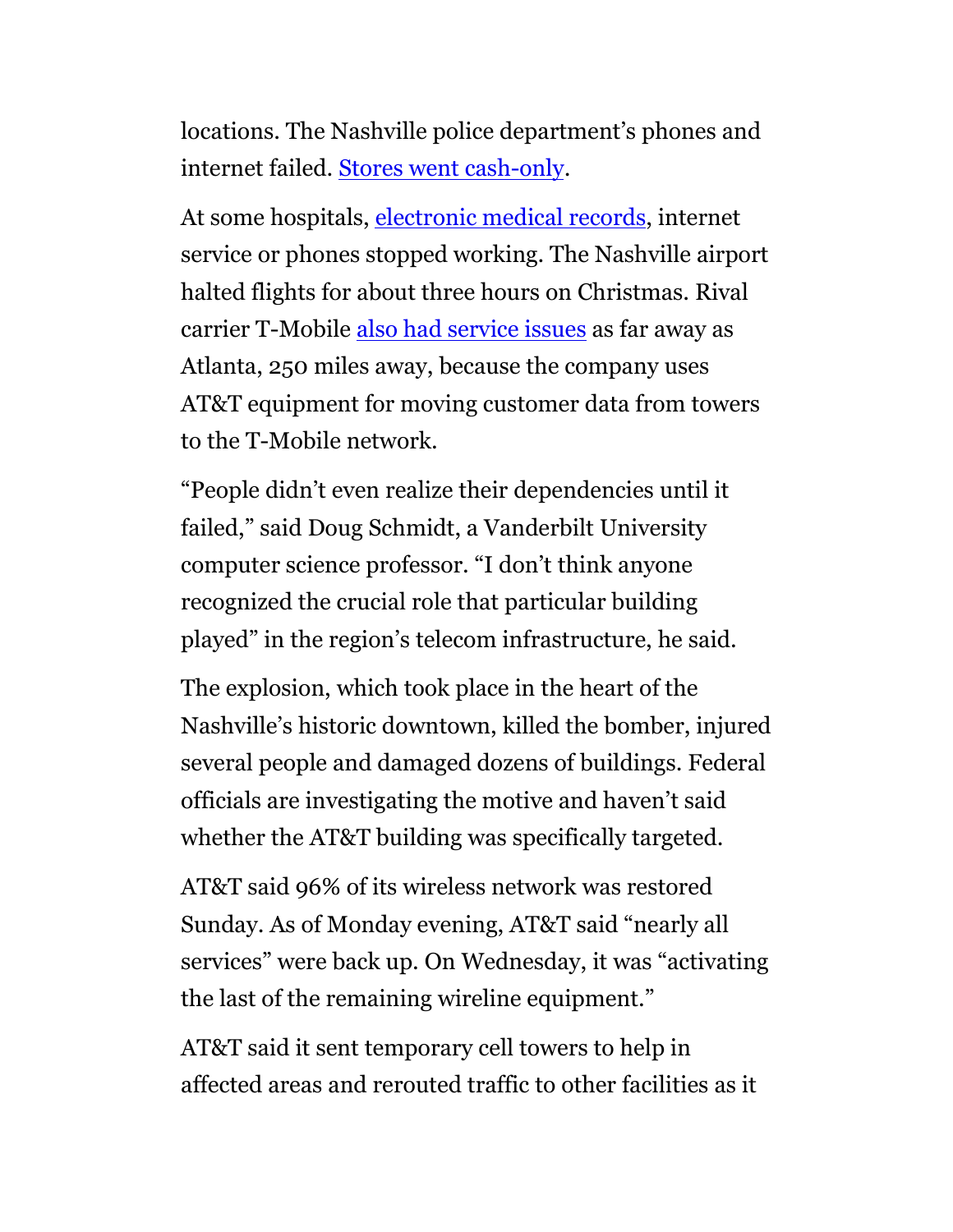worked to restore power to the Nashville building . But not all traffic can be rerouted, spokesperson Jim Greer said, and there was physical equipment that had to be fixed in a building that was part of an active crime scene, which complicated AT&T workers' access.

"We are all too dependent on phone, cell phone, TV and internet to have outages for any reason," Rep. Jim Cooper, the Democrat who represents Nashville in Congress, said in an emailed statement Wednesday. He said the U.S. "needs to harden our telecom facilities so we have greater redundancy and reliability" and called for congressional hearings on reducing telecom vulnerabilities.



Smoke rises from downtown on Dec. 25, 2020 in Nashville. (Andrew Nelles / The Tennessean)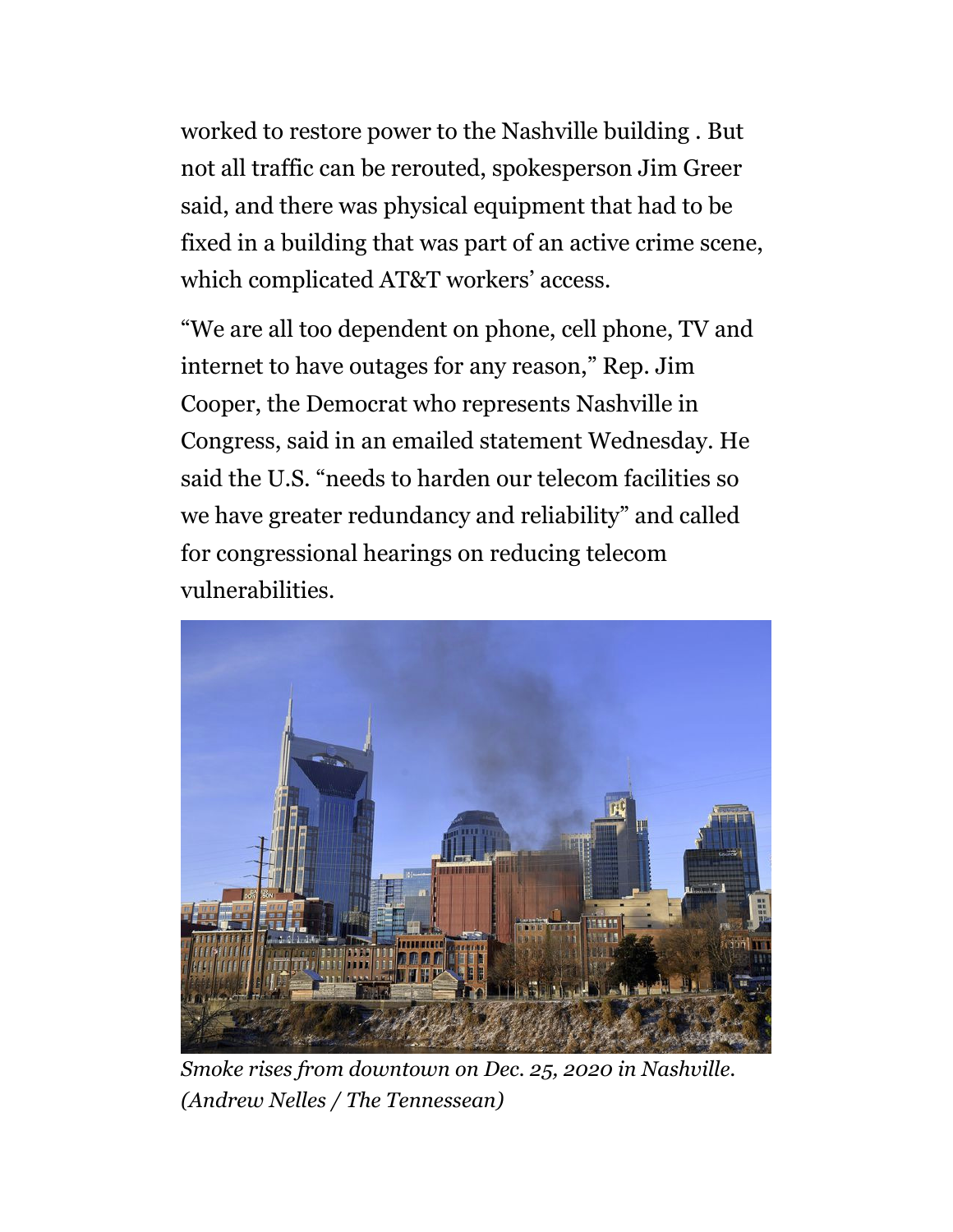The impact on emergency services may have raised the most serious flags. At one point, roughly a hundred 911 centers had service problems in Tennessee alone, said Brian Fontes, head of the National Emergency Number Association. A 911 call center should still be operational even if there is damage to a phone company's hub, said David Turetsky, a lecturer at the University at Albany and a former public safety official at the Federal Communications Commission. If multiple call centers were out of service for several days, "that is of concern," he said.

Cooper and experts like Fontes also gave AT&T credit for their work on reinstating services. "To be able to get some services up and running within 24 to 48 hours of a catastrophic blast in this case is pretty amazing," Fontes said.

Local authorities turned to social media on Christmas Day, posting on Facebook and Twitter that 911 was down and trying to reassure residents by offering other numbers to call. A Facebook page for Morgan County 911 in northern Alabama said Saturday that Alabama 911 centers were up and running but advised AT&T customers with issues to try calling via internet, and to go to the local police or fire station for help if they couldn't get through.

The Nashville police department uses the FirstNet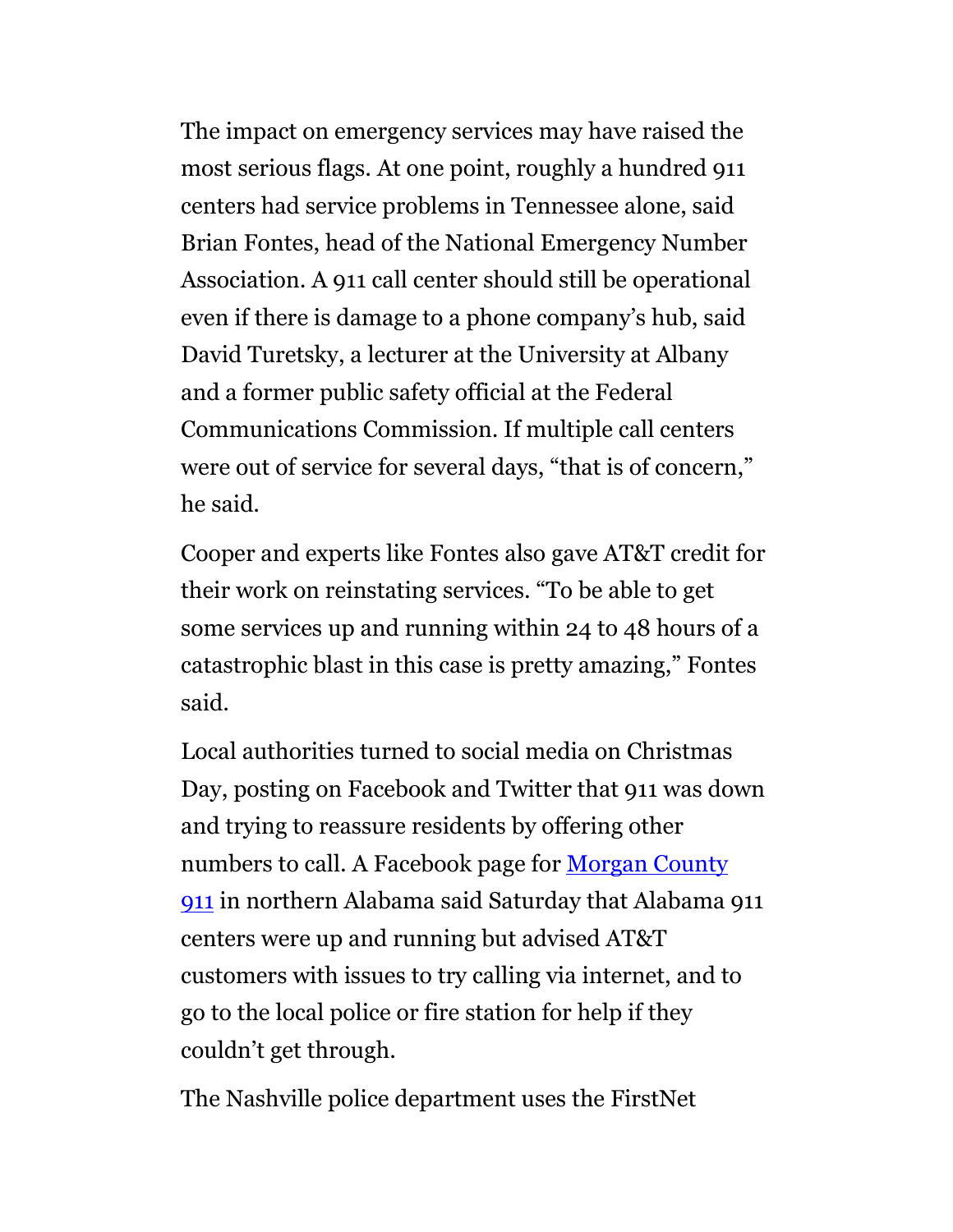system built by AT&T, which the carrier boasts can provide "fast, highly reliable interoperable communications" in emergencies and that is meant to prioritize first responders when networks are stressed. But problems emerged around midday Friday, said spokesperson Kristin Mumford. The department had to turn to a backup provider, CenturyLink, for its landlines and internet at headquarters and precincts and obtained loaner cellphones and mobile hotspots from Verizon.

The transition to backups was "actually rather seamless," Mumford said, although the public couldn't make calls to police precincts. She said the AT&T service started coming back Sunday and as of Wednesday morning, overall service with cellphones, internet and landlines was "about 90% up."

The Parthenon, a museum replica of the Parthenon in Athens located about three miles from the explosion, still didn't have a working phone four days after the blast. But its credit-card system came back online Tuesday, said John Holmes, an assistant director of Metro Parks, the museum's owner. During the weekend, the museum was cash-only, although it let in people without cash for free.

It's not as if the physical vulnerability of communications networks comes as a surprise. Natural disasters like hurricanes frequently wipe out service as the power goes out and wind, water or fire damage infrastructure.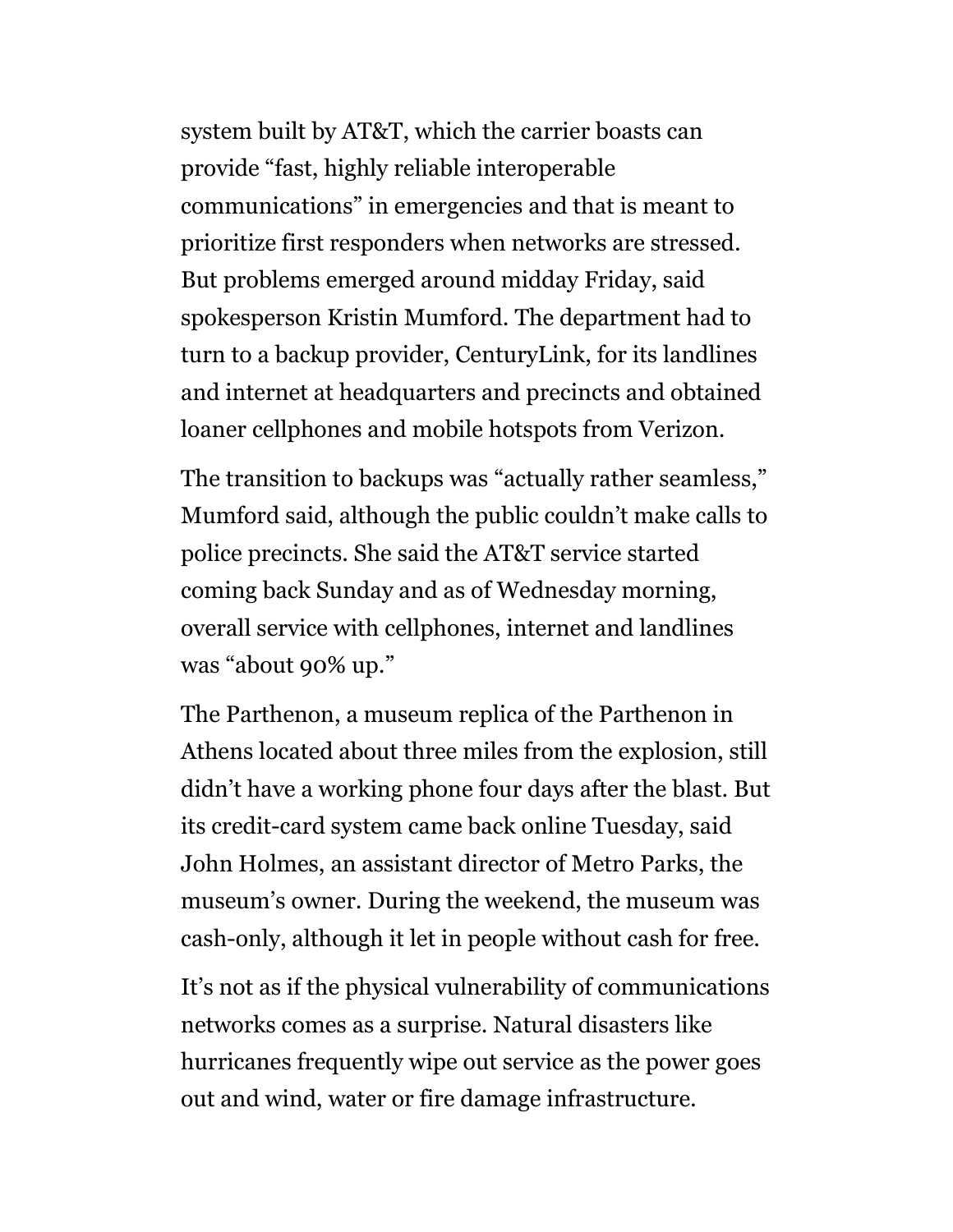Recovery can take days, weeks or even longer. Hurricane Maria left Puerto Rico in a near communications blackout with destroyed telephone poles, cell towers and power lines. Six months later there were still areas without service.

Software bugs and equipment failures have also caused widespread problems. A December 2018 CenturyLink outage lasted for more than a day and disrupted 911 calls in over two dozen states and affected as many as 22 million people. That included blocked calls for Verizon customers and busy signals for Comcast customers, which both used CenturyLink's network.

"Avoiding single points of failure is vital for any number of reasons, whether it has to do with physical damage, human error, hostile action or any of the above," Turetsky said. "We need our networks to be resilient regardless of earthquake, tornado, terrorist, cyber attacker or other threat."

# Recommended on Chicago Tribune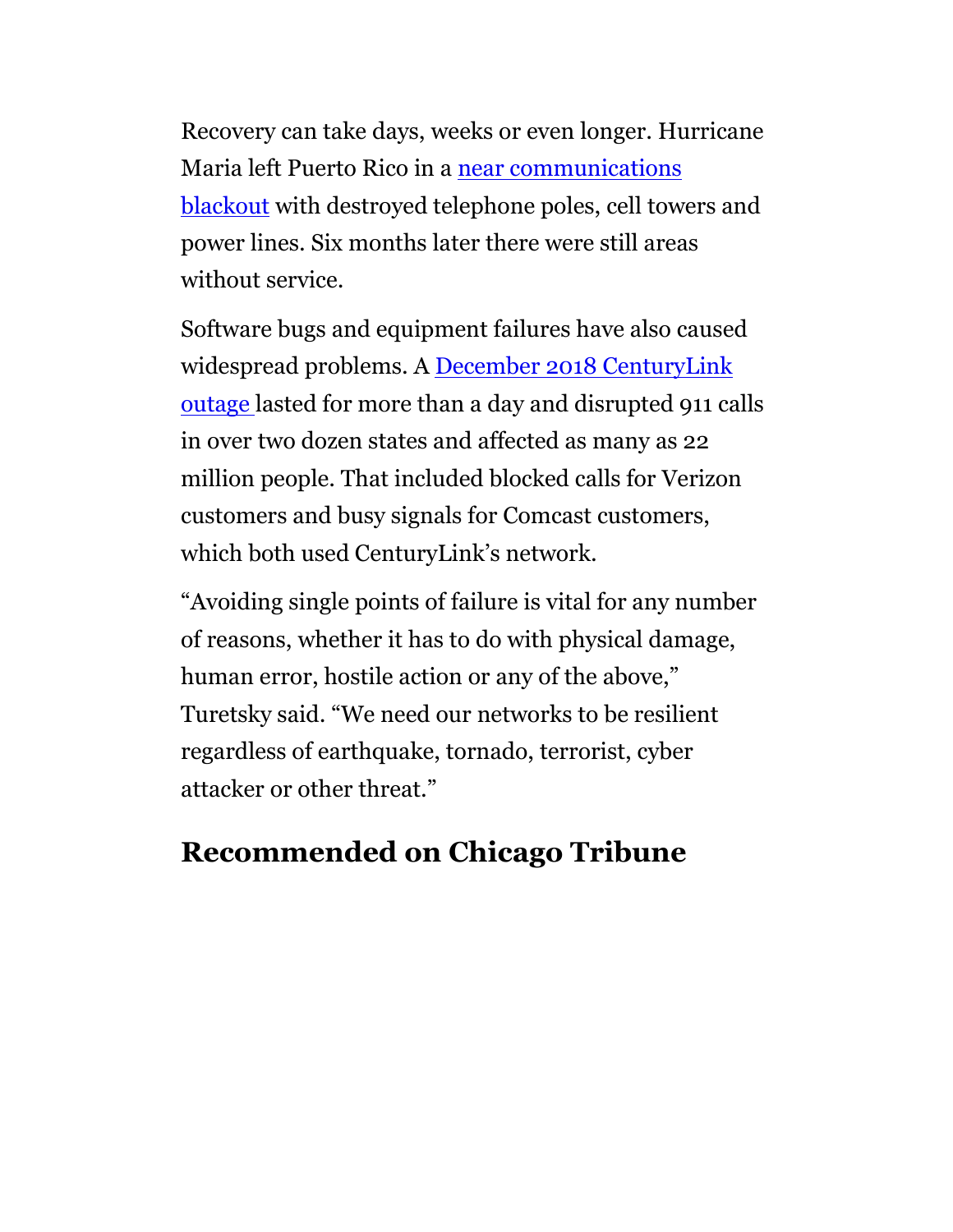#### **Neal, Barbara**

| From:    | Roger Marcoux <roger.marcoux@lamoillesheriff.org></roger.marcoux@lamoillesheriff.org> |
|----------|---------------------------------------------------------------------------------------|
| Sent:    | Wednesday, January 06, 2021 9:21 AM                                                   |
| To:      | Neal, Barbara                                                                         |
| Subject: | Fw: What's different now, warranting a New Vermont Telecommunications Authority?      |

#### **EXTERNAL SENDER: Do not open attachments or click on links unless you recognize and trust the sender.**

**From:** Stephen Whitaker <whitaker.stephen@gmail.com> **Sent:** Tuesday, January 5, 2021 8:08 PM **To:** Roger Marcoux **Subject:** What's different now, warranting a New Vermont Telecommunications Authority?

>Date: Sun, 20 Dec 2020

>

>The Vermont Telecommunication Authority was created in statute around 2007.

>In 2014, a bill was passed putting the VTA into >dormancy. Noteworthy is that the statute was not repealed! >

>A provision was wisely inserted in the dormancy >law allowing the Joint Fiscal Committee, when >the legislature is not in session, to order the >VTA to resume operations after making a finding >of significantly changed circumstances. Now is >such a time as the crutial months that will >needed to complete Telecommunications plans and >develop staff and a new governing board >necessitate that this process begin now rather >then three or more months from now. \$100M in >federal stimulus for broadband will likely begin >to arrive in July 2021 so time is of the essence. >

>The assets and responsibilities of the VTA were >transferred to the Department of Public Service >as a new Connectivity Division begining in 2015 >with a statutory Telecommunications and >Connectivity Advisory Board also created to >advise the Commissioner on Telecommunications >plans, grants, minimum speeds and to hold a >required annual public hearing on these topics. >No such hearing has been held since 2015. Not one! >

>The Public Service Department has also >consistently failed to complete numerous >versions of the Ten Year Telecommunications >Plan, plans required under statute, having not >completed  $\hat{A}$  a single duly adopted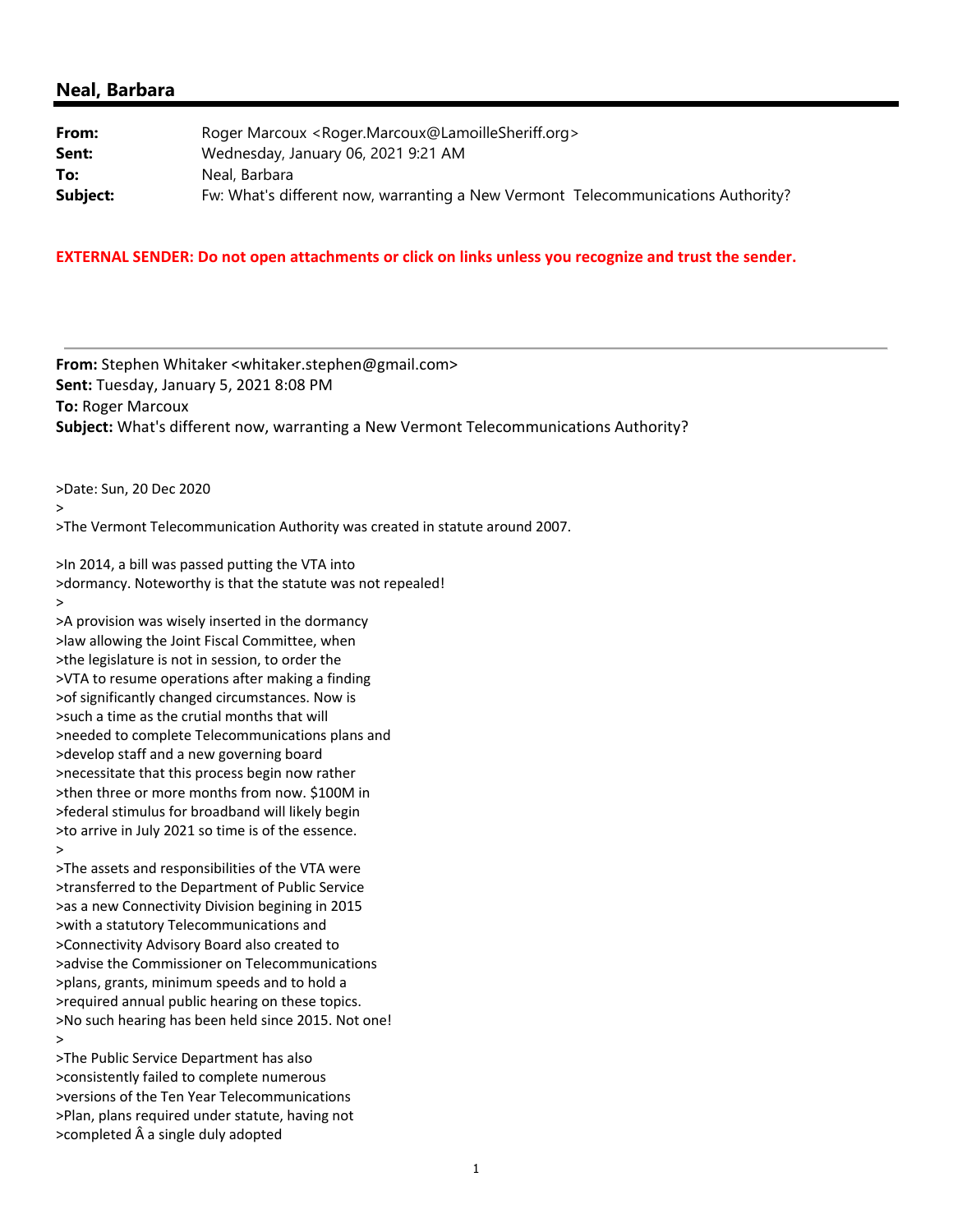>Telecommunications Plan since 2004 despite an >unambiguous statutury requirement that the >complete Plan be revised and revewed in both >public and legislative hearings every three >years! (2007, 2010, 2013, 2017, 2020)

#### >

>Mapping requirements of both wired and wireless >coverage, Â inventory of radio frequency >licenses useful for broadband deployment, >recommendation of minimum speeds to assure that >built technology was not soon outmoded, support >of competitive choice and open access to >facilities of, and by, competitors to foster not >only competition, but to enhance service quality >and lower prices have all fallen by the wayside >since the Department of Public Service took over >VTA. Short sighted vision, conflicting politics >and disregard for statute have been the >recurring themes of the Department's failures. >

>Middle mile fiber construction and coordination >of statewide fiber and mobile wireless service >enhancements were some of the primary duties of >the original VTA and would continue to be so >with a revived VTA, however the emergence of >Communications Union Districts as a key part of >a statewide broadband strategy and finance >framework requires now a surgical enhancement of >the VTA powers and duties. This can best be done >with a companion bill introduced after the VTA >is revived by a vote of the JFC before January. >

>Resiliency, backup power and E911 call delivery >Engineered designs for resiliency of core >transport networks, interconnection with VELCO >fiber among CUD fiber networks, backup power >stategies both at homes and mid‐network to >assure emergency call delvery after anticipated >power outsges, ice and wind storms are all areas >where statewide uniformly applied design >principles are needed and will enhance public safety and economic efficiency. >

>Hardened networks designed to "public safety >grade" can further assure that emergency >dispatch radio systems will be better able to >deliver communications among first responders >and to support recovery efforts after major >disasters. CUDs also can accrue revenue from >carrying backhaul from small cells for 4G/LTE >and radio dispatch system network operators. >

>The roles and responsibilities of CUDs, their >obligations to adhere to statewide planning, and >open access, competitive choice and mobile >wireless statutory goals, as well as public >records requirements, and rapid development of >plans on how best to spend or invest the massive >\$100M in federal stimulus dollars will all